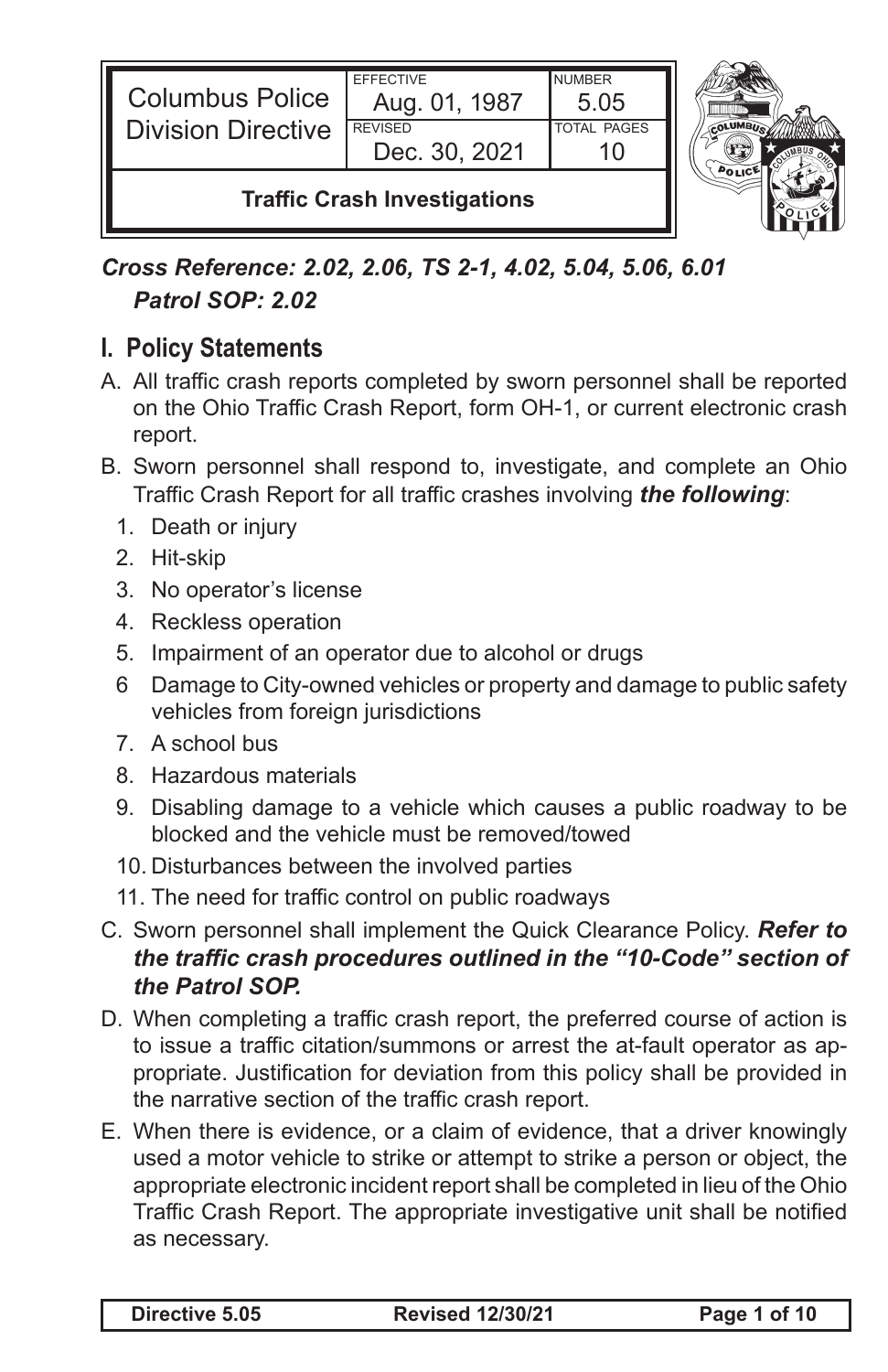- F. Sworn personnelresponding toa traffic crash should notadvise any person who may be charged with a felony crime of his *or* her Miranda Rights. Contact the appropriate detective for direction.
- G. Sworn personnel shall not report traffic crashes occurring on private property unless one or more of the conditions in Section I,B are met.
- H. Traffic crashes that are not defined as "motor vehicle traffic accidents" by the Ohio Traffic Crash Procedure Manual, but result or are likely to result in death, shall be investigated by theAssault/Homicide Section (for example*,* a traffic crash involving a train and a pedestrian when the traffic crash is not at a railroad crossing).
- I. All reports and investigations shall be completed in conformance with the Ohio Traffic Crash Procedure Manual with the following exceptions:
	- 1. The identifier "COP00" shall be entered in the box marked "NCIC #."
	- 2. The reporting officer's first initial, last name, and assignment shall be entered in the box marked "Officer's Name."
	- 3. The nearest intersecting street shall be entered in the box marked "At/ Reference." Only named intersecting streets will be used. The exact location of the traffic crash shall be entered in the narrative section.
	- 4. All occupants of the involved vehicles shall be entered in the occupant section, regardless of whether they sustained personal injury.The Traffic Crash Report-Occupant Addendum, form OH-1P, shall be used to list additional occupants when necessary.
	- 5. If injured parties are treated and released at scene, the reporting officer shall enter the treating unit's identifier (for example, CFD Medic 8) in the box marked "Transported by" and enter the words "At Scene" in the box labeled "Injured Taken to."
	- 6. If any involved party is transported to a medical facility, the name of the attending physician and a description of the injuries shall be documented in the narrative.
	- 7. The reviewing supervisor shall enter his or her last name and IBM number in the box marked "Checked By."
	- 8. The cruiser district where the traffic crash occurred shall be entered in the box marked "Local Information."
	- 9. The Social Security Number (SSN) sections shall remain blank. Do not put a SSN on any part of the report.
- J. When completing the Ohio Traffic Crash Report, the at-fault driver shall be listed as Unit #1.
- K. The first responding officer to a traffic crash scene shall coordinate the on-scene response until *the scene is released or* relieved by another officer, a supervisor, *or* a detective.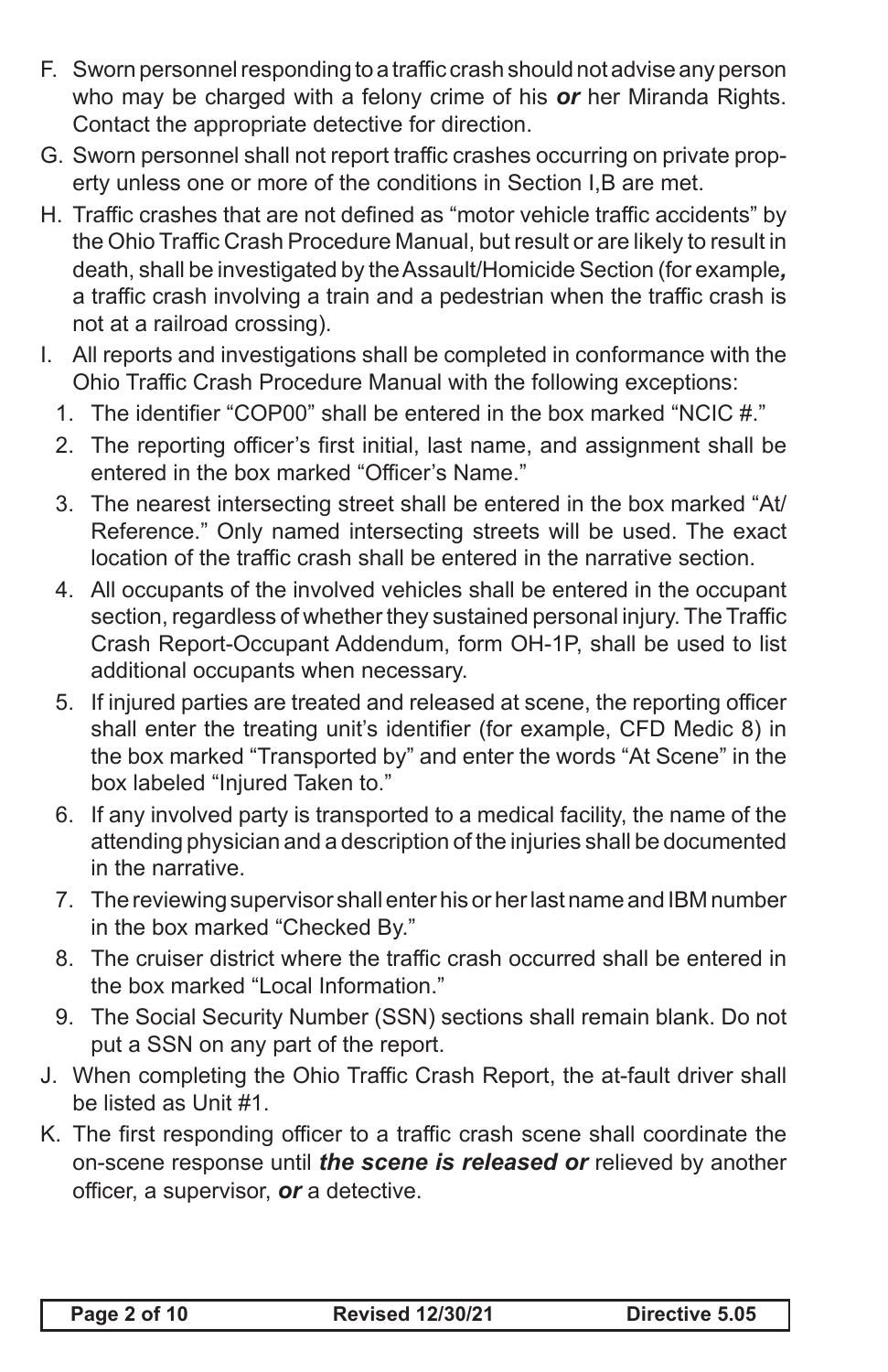- L. Traffic Crashes Involving City-Owned Vehicles
	- 1. For Division of Police vehicles, sworn personnel shall follow the procedures in the "Traffic Crashes Involving Division Personnel and Vehicles" directive.
	- 2. Columbus Division of Fire (CFD) vehicles
		- a. Sworn personnel shall complete a traffic crash report on CFD vehicles operating within Columbus' jurisdiction.
		- b. If a CFD vehicle was responding to an emergency, sworn personnel shall take into account the exceptions to traffic regulations provided by Ohio Revised Code (ORC) 4511.03 and 4511.041 for the driver of emergency vehicles. Those exceptions are granted when the driver of the emergency vehicle is operating with lights and siren activated and driving with due regard for the safety of all persons and property upon the roadway. The driver of the emergency vehicle is required to slow down as necessary for safety upon approaching a red light, stop signal, or stop sign.
		- c. If CFD personnel are responding on an emergency run using lights and siren and are at fault, do not issue a citation. The CFD Fleet Accident Review Committee shall make the final disposition.
		- d. Sworn personnel shall take appropriate enforcement action if these exceptions are not applicable.
	- 3. Sworn personnel shall treat traffic crashes involving all other City-owned vehicles as any other traffic crash and take appropriate enforcement action.
	- 4. The Accident Investigation Unit (AIU) will respond as needed and as determined by the severity of the traffic crash or upon supervisorrequest.
- M. Traffic Crashes Involving Privately Owned, Marked, Special Duty Cruisers Sworn personnel shall follow the procedures in the "Traffic Crashes Involving Division Personnel and Vehicles" directive.

## **II. Procedures**

- A. Traffic Crashes With No Injury or Injury Less Than Serious Physical Harm
	- 1. Responding Officer
		- a. Locate, identify, and *render medical aid* for injured persons and *summon* any necessary emergency medical services *(EMS)*.
		- b. Make the traffic crash scene safe, detouring traffic if necessary.
		- c. Identify and take appropriate action for fire hazards and hazardous materials. If applicable, refer to the "Police and Fire Joint Operational Scenes" directive.
		- d. Identify the at-fault operator(s).
			- (1) Issue a citation/summons as appropriate.
			- (2) Arrest as appropriate.
			- (3) Issue a warning when justified and circumstances dictate.

| Directive 5.05 | <b>Revised 12/30/21</b> | Page 3 of 10 |
|----------------|-------------------------|--------------|
|                |                         |              |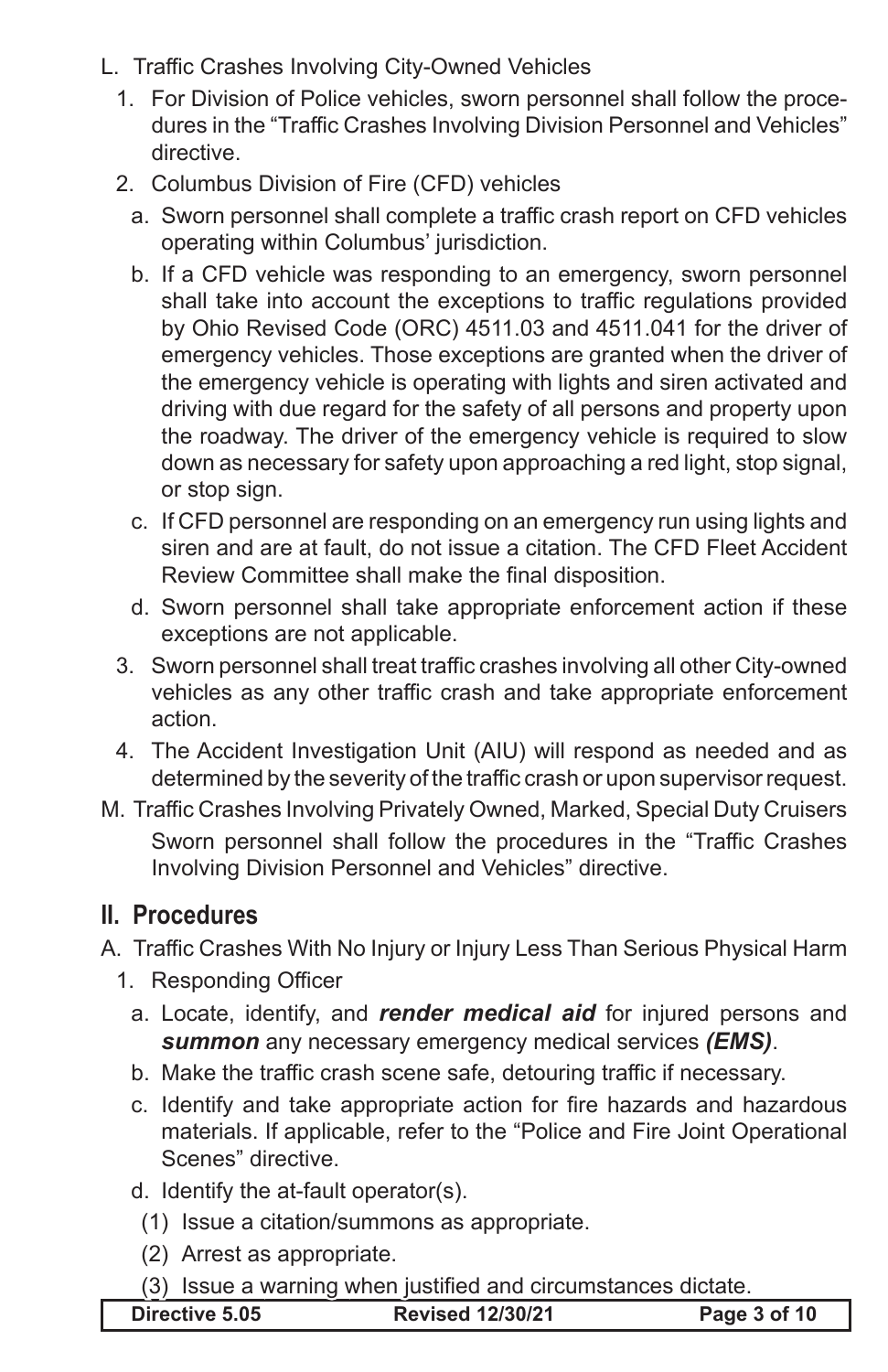- (4) Document the at-fault operator's voluntary statements.
- (5) Document all information regarding any citation, summons, arrest, or warning on the Ohio Traffic Crash Report.
- e. Identify and isolate potential witnesses.

 Document any statements made by witnesses and the not-at-fault operator(s). The Ohio Traffic Crash Witness Statement, form OH-3, can be used for this purpose.

- f. Protect the traffic crash scene.
- g. Clear disabled or abandoned vehicles from the roadway after the necessary evidence has been collected or evaluated. Refer to the "Impounding and Towing" directive.
- h. Re-establish traffic flow as soon as appropriate.
- i. Provide the operators with the Exchange of Identification Information, form U-20.104, and ensure they exchange information.
- j. Complete the Ohio Traffic Crash Report.
	- (1) If specific information is not available, leave the appropriate space blank on the report.
	- (2) If the traffic crash does not involve any of the required reporting criteria listed in *Section* I,B and the involved parties refuse or are unwilling to file a report at the scene, document refusal/unwillingness by adding notes to the CAD system.
- k. Conduct LEADS and warrant checks on all involved operators and verify possible warrants when able.
- B. Traffic Crashes Resulting in Serious Physical Harm
	- 1. Responding Officer
		- a. Locate, identify, and *render medical aid* for injured persons and *summon* any necessary *EMS*.
		- b. Treat the crash scene as a serious crime scene and refer to the "Serious Crime Scenes, Threatened Officer Protection, and Guard Duty" directive.
		- c. Advise the precinct supervisor of the situation and request additional personnel as necessary.
		- d. Notify AIU personnel if:
		- (1) The at-fault operator is OVI, reckless, or driving under suspension; and
		- (2) Any person other than the at-fault operator sustained serious physical harm.
		- e. If AIU personnel respond, proceed with the investigation as directed.
		- f. If AIU personnel do not respond, follow the procedures listed in Section II,A or D as applicable.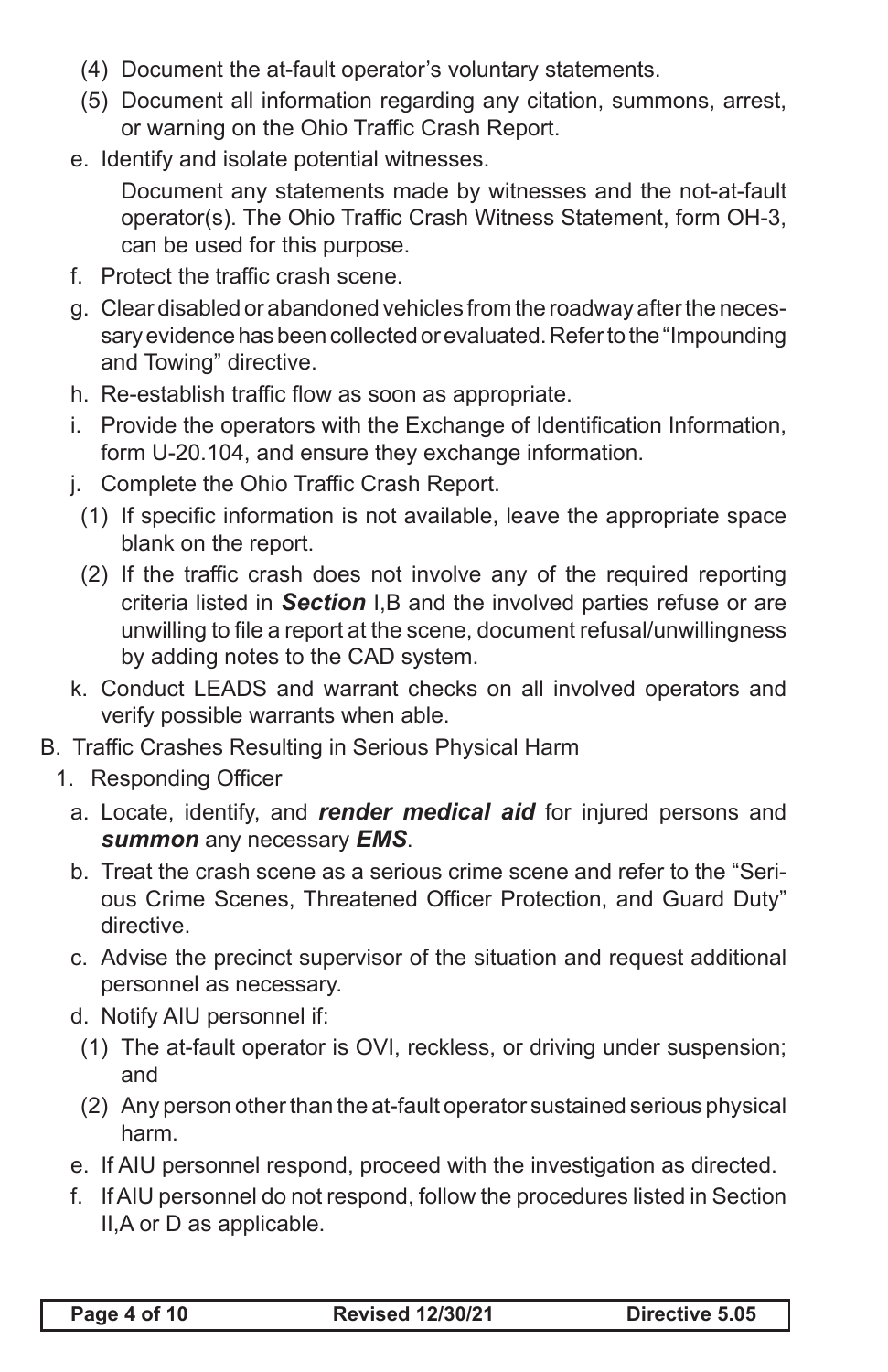- 2. Precinct Supervisor
	- a. Obtain information on the condition of any victims and the status of the at-fault operator (OVI, reckless, driving under suspension).
		- (1) Release the scene or turn the investigation over to AIU personnel.
		- (2) If needed, notify a Driving Impaired Criminal Enforcement/Drug Recognition Expert (DICE/DRE) officer to respond to the scene.
	- b. Coordinate traffic control and protection of the scene.
- C. Traffic Crashes Involving a Fatality or Potential Fatality
	- 1. Responding Officer
		- a. Locate, identify, and **render medical aid** for injured persons and *summon* necessary *EMS*.
		- b. Make the accident scene safe, detouring traffic if necessary.
		- c. Secure the traffic crash scene at the perimeter and establish a single point of entry. Treat the traffic crash scene as a serious crime scene and refer to the "Serious Crime Scenes, Threatened Officer Protection, and Guard Duty" directive.
		- d. Notify AIU.
		- e. Identify and take appropriate action for fire hazards and hazardous materials. If applicable, refer to the "Police and Fire Joint Operational Scenes" directive.
		- f. Request the presence of the precinct supervisor and additional personnel as necessary.
		- g. Detain and apprehend the at-fault operator, if possible and appropriate.
			- (1) Document the at-fault operator's voluntary statements.
			- (2) If the at-fault operator is deceased, or fault cannot be immediately determined, detain all operators involved in the traffic crash if reasonable.
			- (3) Request a DICE/DRE officer to respond to make contact with the surviving operator if applicable.
		- h. Identify and isolate potential witnesses.
			- (1) Document any statements made by witnesses and all involved operators concerning the traffic crash. The Ohio Traffic Crash Witness Statement can be used for this purpose.
			- (2) Ask witnesses to remain at the scene until the arrival of investigative personnel.
		- i. Clear disabled or abandoned vehicles from the roadway after the necessary evidence has been collected and/or evaluated by AIU personnel. Refer to the "Impounding and Towing" directive.
		- j. Provide the operators with the Exchange of Identification Information form and ensure they exchange information.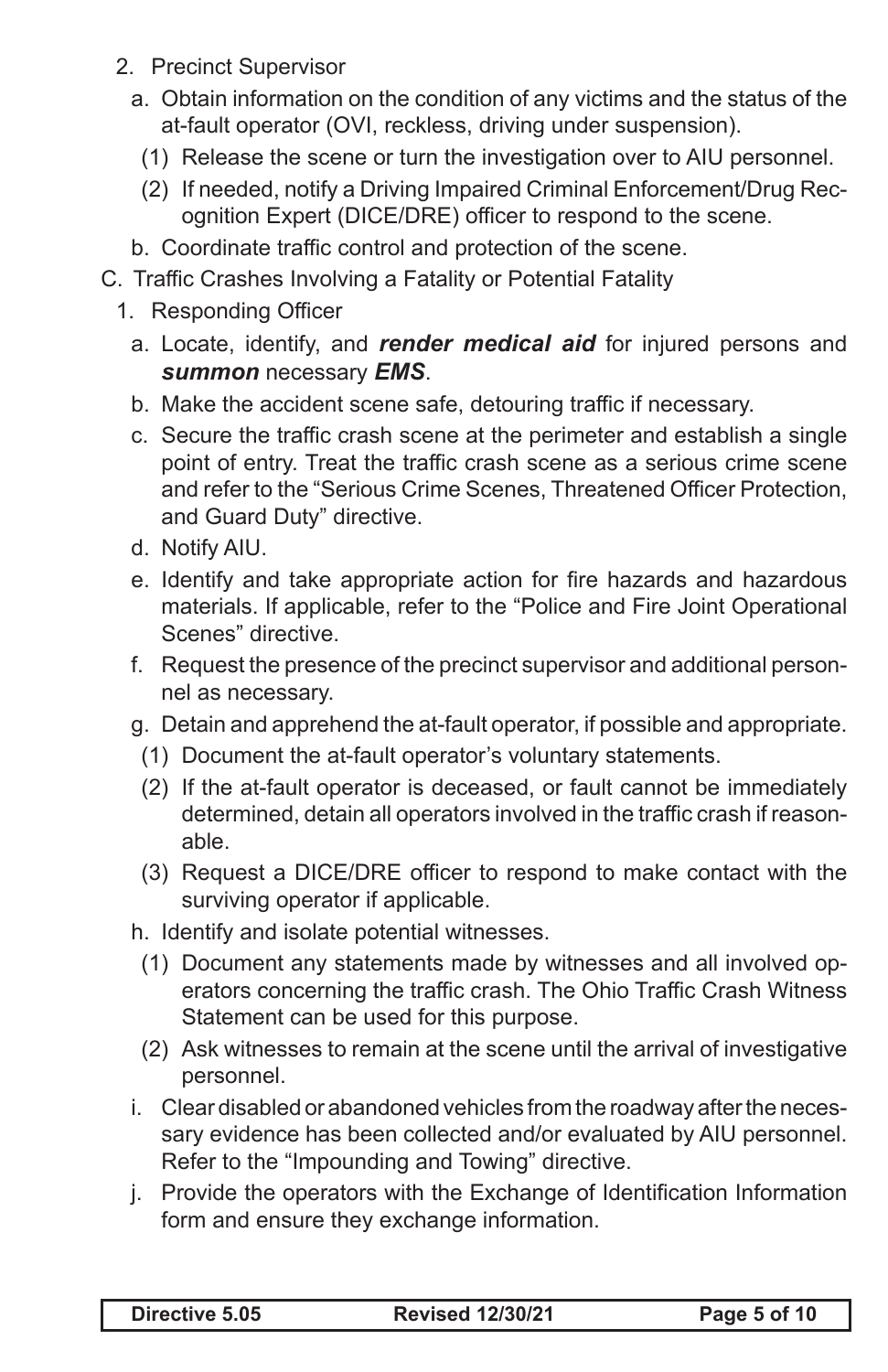- k. Complete an Ohio Traffic Crash Report and a supplemental summary on the Ohio Traffic Crash Diagram/Narrative Continuation, form OH-2, as needed and submit *the documentation* to AIU.
- I. Conduct LEADS and warrant checks on all involved operators and verify possible warrants when able.
- m. Re-establish traffic flow when appropriate.
- 2. Precinct Supervisor
	- a. Coordinate traffic control and protection of the scene.
	- b. Ensure a cruiser is dispatched to the hospital to check on the condition of operator(s) and/or passenger(s).
- 3. AIU

 Investigate as directed by *the* Traffic Bureau SOP.

- D. Hit-Skip Investigation
	- 1. Responding Officer
		- a. Conduct hit-skip investigations if the traffic crash results in no injury or injury less than serious physical harm and the officer's supervisor determines it can be resolved within the tour of duty. Complete an Ohio Traffic Crash Report with all available information, and list all investigative actions in the narrative section.
		- b. Contact AIU for hit-skip traffic crashes resulting in serious physical harm, potential fatality, or fatality.
		- c. Gather evidence and witness statements to determine whether or not the hit-skip operator had knowledge of the traffic crash.
			- (1) Consider the following evidence when determining a hit-skip operator's knowledge of a traffic crash and list this information in the narrative section:
				- (a) Any statements made by the hit-skip operator to witnesses or sworn personnel
				- (b) Witness statements
				- (c) Damage such that a reasonable person should have been aware of the traffic crash
				- (d) Any other evidence or information leading to knowledge of the traffic crash
		- d. If the hit-skip operator can be identified, and there is evidence that the operator had knowledge of the traffic crash, issue a traffic citation/ summons as appropriate.
			- (1) Document the witness statements and evidence on the Arrest Information*,* form U-10.100, and the investigative outcome in the Ohio Traffic Crash Report narrative.
			- *(2)* Do not impound for hit-skip only unless specifically directed by AIU personnel. Refer to the "Impound and Towing" directive.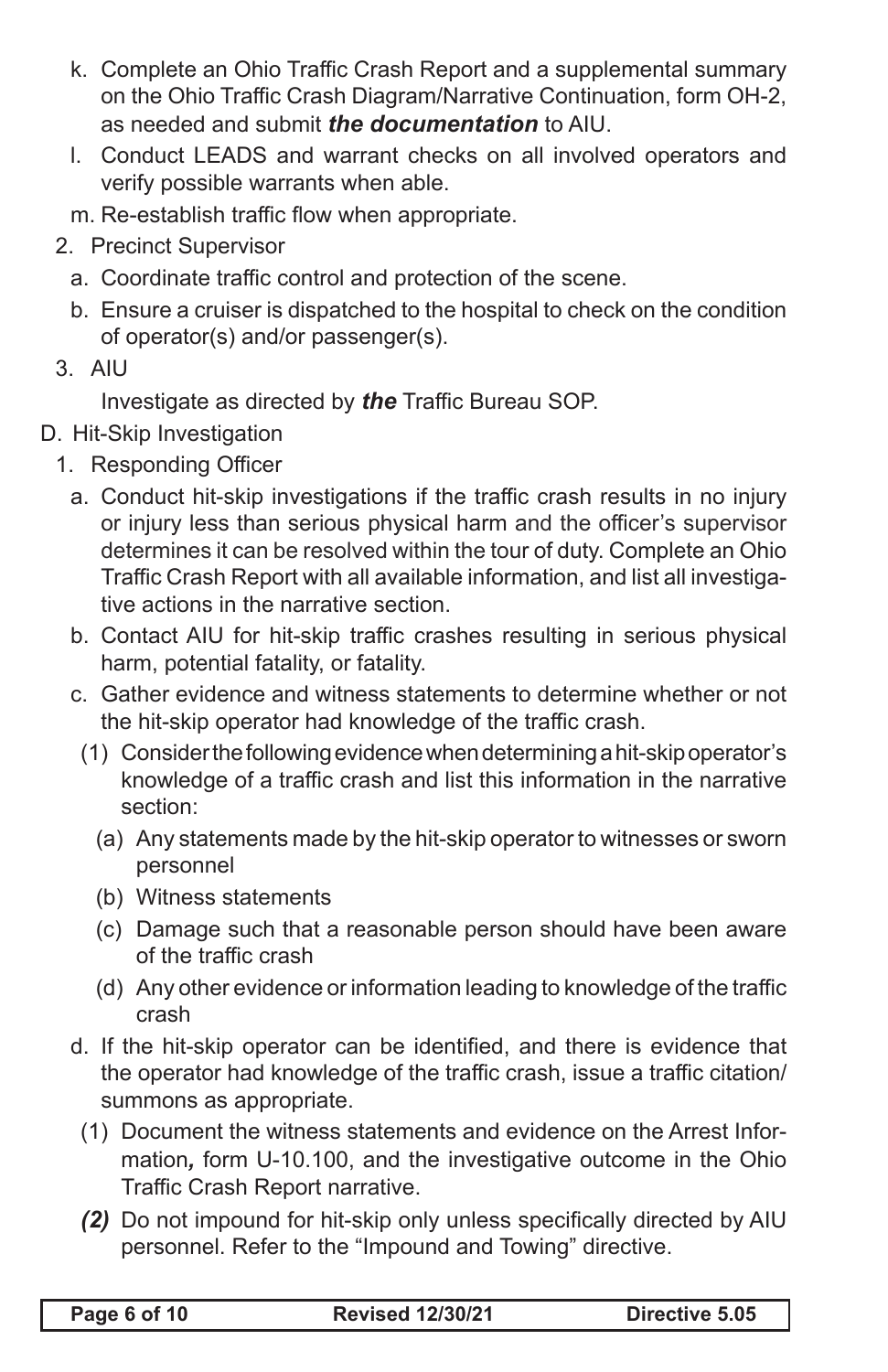- e. When a hit-skip operator cannot be positively identified:
	- (1) If there is evidence that the hit-skip operator had knowledge of the traffic crash, complete the following:
		- (a) Document all evidence and witness statements in the Ohio Traffic Crash Report narrative.
		- (b) Do not release any information to the traffic crash victim about the suspected hit-skip operator or the hit-skip vehicle of which the victim is not already aware.
		- (c) Advise the victim an AIU investigator will contact them if additional information is obtained.
		- (d) Advise the victim to contact AIU if they obtain any additional information.
	- (2) If there is no evidence that the hit-skip operator had knowledge of the traffic crash, complete the following:
		- (a) Provide the traffic crash victim with the hit-skip vehicle owner information listed on the Ohio Traffic Crash Report.
		- (b) Advise the victim the investigation is complete and to contact AIU if additional information becomes available.
		- (c) List unverified license plate and personally verified VIN information in the Traffic Crash Report narrative section.
- 2. AIU
	- a. Conduct investigations of hit-skip traffic crashes that cannot be resolved within the initial responding officer's tour of duty or that involve any serious physical harm, potential fatality, or fatality.
	- b. Do not cause a vehicle to be impounded for hit-skip only unless the vehicle will be processed for evidence.
	- c. When evidence processing is complete on the impounded vehicle, cause the vehicle to be released.
- E. Restricting Traffic Crash Investigations Due to Weather
	- 1. Communications *Personnel*
		- a. Notify the zone lieutenant of an affected area during periods of inclement weather when calls to investigate traffic crashes exceed the number of cruisers available to respond.
		- b. Notify the local news media when traffic crash response restrictions are implemented.
		- *c. When traffic crash response restrictions are implemented, broadcast notification to the affected zones.*
		- *d. Dispatch a cruiser to a traffic crash scene only when the traffic crash requires a Division response as stipulated in this directive.*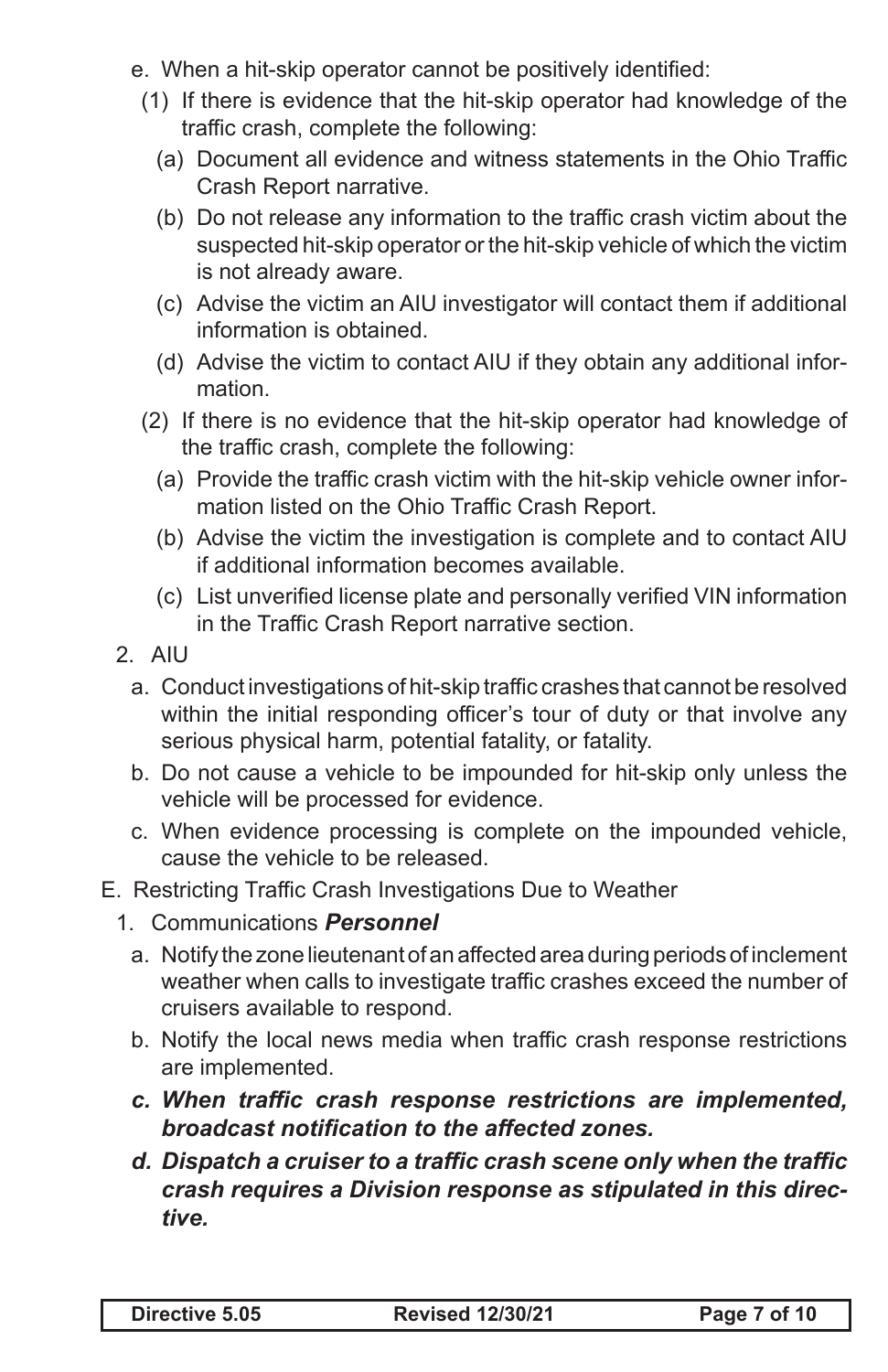- *e. If a cruiser will not be dispatched, advise the caller of the following information:*
	- *(1) Traffic crash response restrictions have been implemented due to severe weather conditions and the large number of reported traffic crashes.*
	- *(2) Sworn personnel will not respond to the traffic crash scene.*
	- *(3) The parties involved in the traffic crash are required by law to exchange information.*
	- *(4) The parties involved may file a Columbus Division of Police Local Traffic Crash Report, form S-36.133, at the Police Headquarters Information Desk or download the form at www. columbus.gov/police.*
- 2. Zone Lieutenant
	- a. Contact Communications personnel to implement traffic crash response restrictions, only when necessary, for the zone or for specific areas within the zone.
	- b. Monitor the situation and cancel the restrictions as soon as appropriate.
- 3. Precinct Sergeant
	- a. Monitor traffic crash response restrictions and weather conditions to ensure adequate police service.
	- b. Keep Communications personnel advised of changing weather conditions during traffic crash response restrictions.
- **4.** Sworn Personnel Encountering or Dispatched to a Traffic Crash
	- a. If one or more of the conditions requiring a Division response exists, investigate the traffic crash and complete an Ohio Traffic Crash Report.
	- b. If none of the conditions requiring a Division response exist*,* complete the following actions:
		- (1) Inform the operators that traffic crash response restrictions have been implemented.
	- (2) Provide the operators with the Exchange of Identification Information form and ensure they exchange information.
	- (3) Advise the operators involved in the traffic crash that they may either:
		- (a) File a Columbus Division of Police Local Traffic Crash Report at the Police Headquarters Information Desk or download the form at www.columbus.gov/police*;* or
		- (b) File an Ohio Bureau of Motor Vehicles Crash Report, form BMV 3303, with the BMV within six months.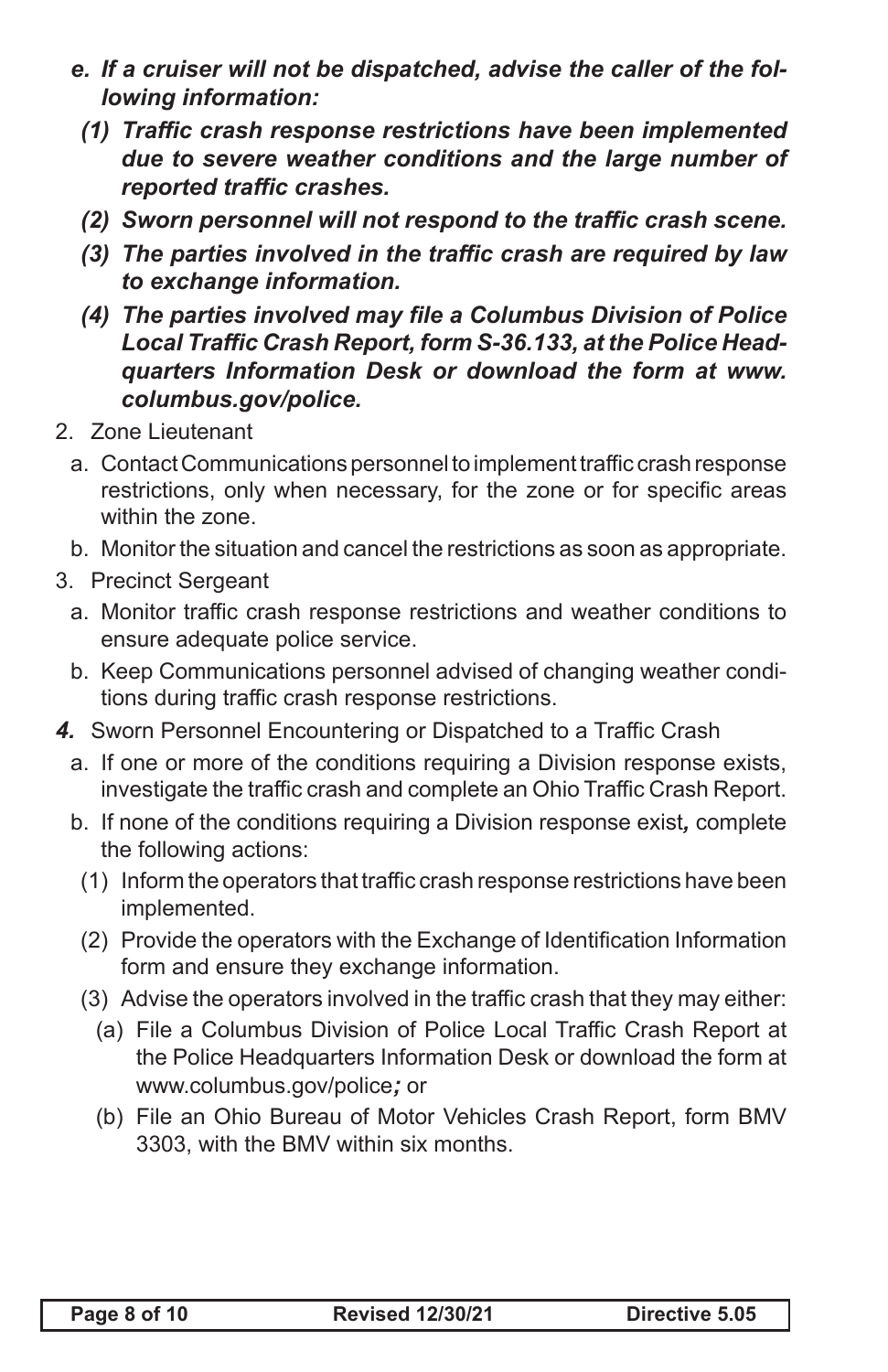- F. Traffic Crashes on Private Property or Involving Animals
	- 1. Communications Personnel
		- a. Dispatch a cruiser to a traffic crash scene only when the traffic crash requires a Division response as stipulated in Section I,B.
		- Note: Dispatch a cruiser to traffic crashes involving animals if the animal carcass is obstructing a public roadway or the animal is seriously injured and requires humane destruction.
		- b. If a cruiser will not be dispatched, advise the caller of the following information:
			- (1) Traffic crashes on private property are not investigated unless specific criteria are met.
			- (2) Sworn personnel will not respond to the traffic crash scene.
			- (3) The parties involved in the traffic crash are required by law to exchange information.
			- (4) The parties involved may either:
				- (a) File a Columbus Division of Police Local Traffic Crash Report at the Police Headquarters Information Desk or download the form at www.columbus.gov/police*;* or
				- (b) File an Ohio Bureau of Motor Vehicles Crash Report with the BMV within six months.
	- 2. Sworn Personnel Encountering or Dispatched to a Traffic Crash on Private Property
		- a. If one or more of the conditions requiring a Division response exists, investigate the traffic crash and complete an Ohio Traffic Crash Report.
		- b. If none of the conditions requiring a Division response exist*,* complete the following actions:
			- (1) Inform the operators that traffic crashes on private property are not investigated unless specific criteria are met.
			- (2) Provide the operators with the Exchange of Identification Information form and ensure they exchange information.
			- (3) Advise the operators involved in the traffic crash that they may either:
				- (a) File a Columbus Division of Police Local Traffic Crash Report at Police Headquarters Information Desk or download the form at www.columbus.gov/police*;* or
				- (b) File an Ohio Bureau of Motor Vehicles Crash Report with the BMV within six months.
	- 3. Sworn Personnel Encountering or Dispatched to a Traffic Crash Involving Animals
		- a. Refer to the "Discharged Firearms" directive for the **humane** destruction of a seriously injured animal.